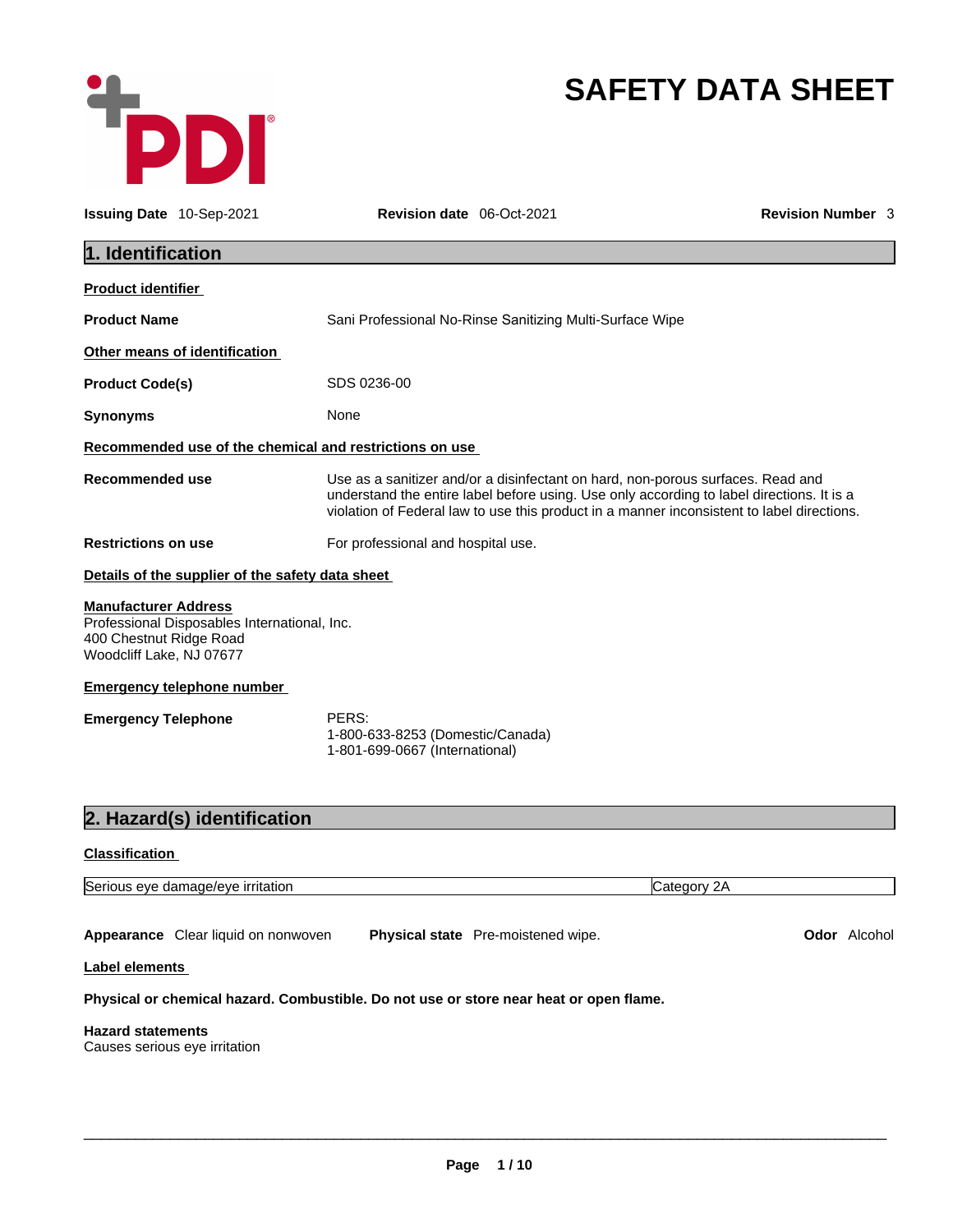

# **Precautionary Statements - Prevention**

Wash face, hands and any exposed skin thoroughly after handling Wear eye protection/ face protection

# **Precautionary Statements - Response**

### **Eyes**

IF IN EYES: Rinse cautiously with water for several minutes. Remove contact lenses, if present and easy to do. Continue rinsing If eye irritation persists: Get medical advice/attention **Precautionary Statements - Response**<br> **Eyes**<br> **Eyes**<br> **IF** IN EYES: Rinse cautiously with water for several minutes. Remove contact lenses, if prese<br> **Other information**<br> **Alterminion**<br> **Alterminion**<br> **Alterminion**<br> **Othe** 

### **Other information**

Harmful to aquatic life with long lasting effects Harmful to aquatic life

**Unknown acute toxicity 0**% of the mixture consists of ingredient(s) of unknown toxicity

0 % of the mixture consists of ingredient(s) of unknown acute oral toxicity

0 % of the mixture consists of ingredient(s) of unknown acute dermal toxicity

0 % of the mixture consists of ingredient(s) of unknown acute inhalation toxicity (gas)

0 % of the mixture consists of ingredient(s) of unknown acute inhalation toxicity (vapor)

0 % of the mixture consists of ingredient(s) of unknown acute inhalation toxicity (dust/mist)

# **Substance**

# **Mixture**

| Chemical name                                                          | CAS No     | Weight-% | <b>Hazardous Material</b><br><b>Information Review</b><br>Act registry number<br>(HMIRA registry #) | Date HMIRA filed and<br>date exemption<br>granted (if<br>applicable) |
|------------------------------------------------------------------------|------------|----------|-----------------------------------------------------------------------------------------------------|----------------------------------------------------------------------|
| Isopropyl alcohol                                                      | 67-63-0    | $7-12$   |                                                                                                     |                                                                      |
| Ethyl Alcohol                                                          | 64-17-5    | $3-8$    |                                                                                                     |                                                                      |
| Tetrasodium EDTA                                                       | 64-02-8    | $0-5$    |                                                                                                     |                                                                      |
| Didecyl dimethyl ammonium chloride                                     | 7173-51-5  | 0.023    |                                                                                                     |                                                                      |
| Alkyl (50% C14, 40% C12, 10% C16)<br>dimethyl benzyl ammonium chloride | 68424-85-1 | 0.015    |                                                                                                     | ۰                                                                    |
| 4. First-aid measures                                                  |            |          |                                                                                                     |                                                                      |

# **Description of first aid measures**

**General advice Show this safety data sheet to the doctor in attendance.** 

**Inhalation Remove to fresh air.**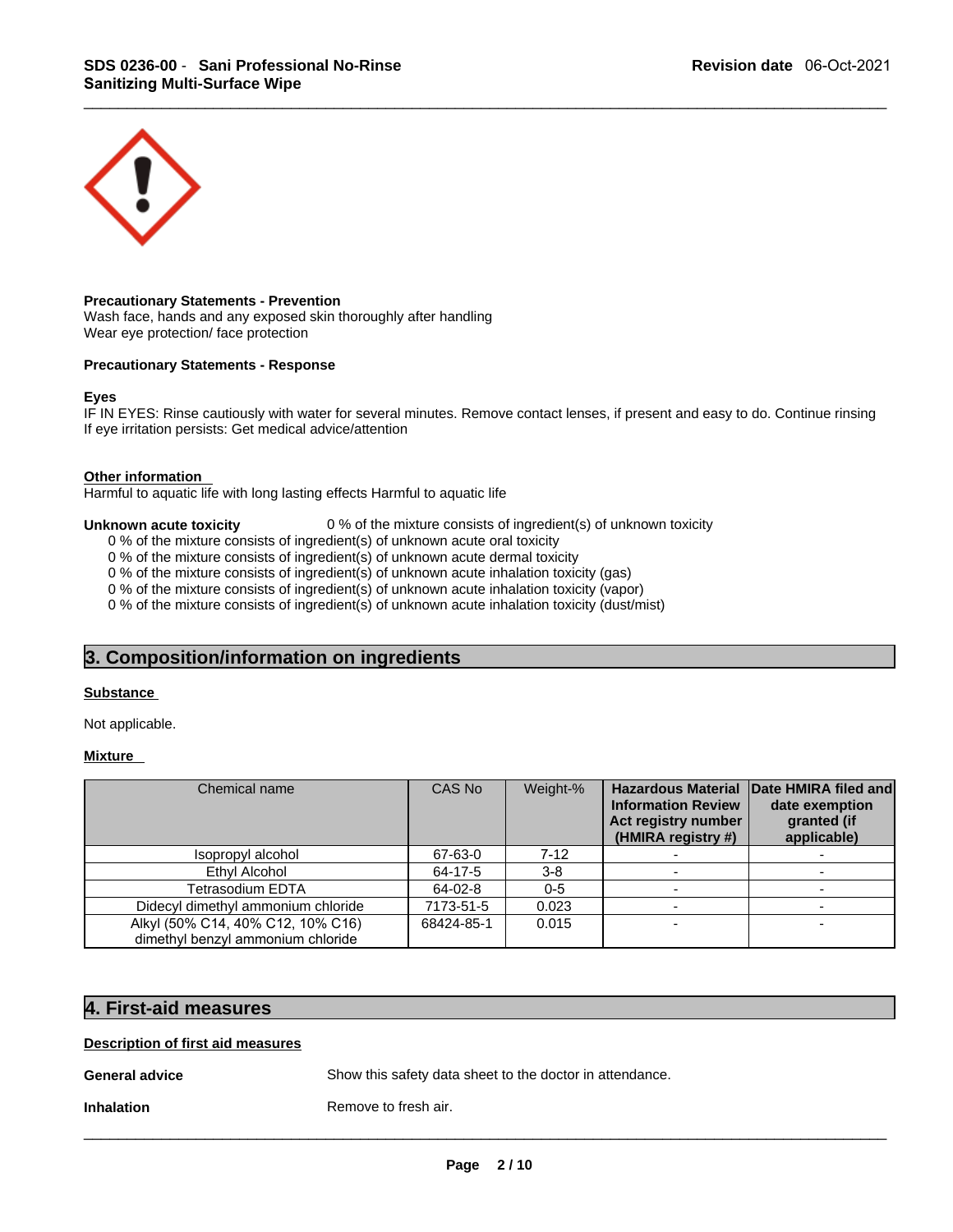| Eye contact                                                 | Rinse immediately with plenty of water, also under the eyelids, for at least 15 minutes.<br>Remove contact lenses, if present, after the first 5 minutes, then continue rinsing eye. Keep<br>eye wide open while rinsing. Do not rub affected area. Get medical attention if irritation<br>develops and persists. |  |  |
|-------------------------------------------------------------|-------------------------------------------------------------------------------------------------------------------------------------------------------------------------------------------------------------------------------------------------------------------------------------------------------------------|--|--|
| <b>Skin contact</b>                                         | Wash skin with water.                                                                                                                                                                                                                                                                                             |  |  |
| Ingestion                                                   | Clean mouth with water and drink plenty of water afterwards. Never give anything by mouth<br>if victim is unconscious or is convulsing. Do not induce vomiting unless directed to do so by<br>a medical professional. Call a physician.                                                                           |  |  |
| Self-protection of the first aider                          | Avoid contact with skin, eyes or clothing. Wear personal protective clothing (see section 8).                                                                                                                                                                                                                     |  |  |
| Most important symptoms and effects, both acute and delayed |                                                                                                                                                                                                                                                                                                                   |  |  |
| <b>Symptoms</b>                                             | Burning sensation.                                                                                                                                                                                                                                                                                                |  |  |
|                                                             | Indication of any immediate medical attention and special treatment needed                                                                                                                                                                                                                                        |  |  |
| Note to physicians                                          | Treat symptomatically.                                                                                                                                                                                                                                                                                            |  |  |
|                                                             |                                                                                                                                                                                                                                                                                                                   |  |  |
| 5. Fire-fighting measures                                   |                                                                                                                                                                                                                                                                                                                   |  |  |
| <b>Suitable Extinguishing Media</b>                         | Use extinguishing measures that are appropriate to local circumstances and the<br>surrounding environment.                                                                                                                                                                                                        |  |  |

| <b>Suitable Extinguishing Media</b>                                    | Use extinguishing measures that are appropriate to local circumstances and the<br>surrounding environment.                                                                                                   |  |  |  |
|------------------------------------------------------------------------|--------------------------------------------------------------------------------------------------------------------------------------------------------------------------------------------------------------|--|--|--|
| Unsuitable extinguishing media                                         | CAUTION: Use of water spray when fighting fire may be inefficient.                                                                                                                                           |  |  |  |
| Specific hazards arising from the<br>chemical                          | No information available.                                                                                                                                                                                    |  |  |  |
| <b>Explosion data</b><br><b>Sensitivity to mechanical impact None.</b> |                                                                                                                                                                                                              |  |  |  |
| Sensitivity to static discharge                                        | None.                                                                                                                                                                                                        |  |  |  |
| Special protective equipment for<br>fire-fighters                      | Firefighters should wear self-contained breathing apparatus and full protective clothing for<br>fires involving chemicals or in confined spaces. Use personal protection equipment per<br>facility protocol. |  |  |  |
| 6. Accidental release measures                                         |                                                                                                                                                                                                              |  |  |  |
| Personal precautions, protective equipment and emergency procedures    |                                                                                                                                                                                                              |  |  |  |
| <b>Personal precautions</b>                                            | Avoid contact with skin, eyes or clothing. Use personal protective equipment as required.                                                                                                                    |  |  |  |

| Personal precautions, protective equipment and emergency procedures |  |
|---------------------------------------------------------------------|--|
|---------------------------------------------------------------------|--|

|                                                      | Personal precautions, protective equipment and emergency procedures                       |  |
|------------------------------------------------------|-------------------------------------------------------------------------------------------|--|
| <b>Personal precautions</b>                          | Avoid contact with skin, eyes or clothing. Use personal protective equipment as required. |  |
| <b>Other information</b>                             | Refer to protective measures listed in Sections 7 and 8.                                  |  |
| Methods and material for containment and cleaning up |                                                                                           |  |
| <b>Methods for containment</b>                       | Prevent further leakage or spillage if safe to do so.                                     |  |
| Methods for cleaning up                              | Pick up and transfer to properly labeled containers.                                      |  |
| 7. Handling and storage                              |                                                                                           |  |

| 7. Handling and storage |  |
|-------------------------|--|
|                         |  |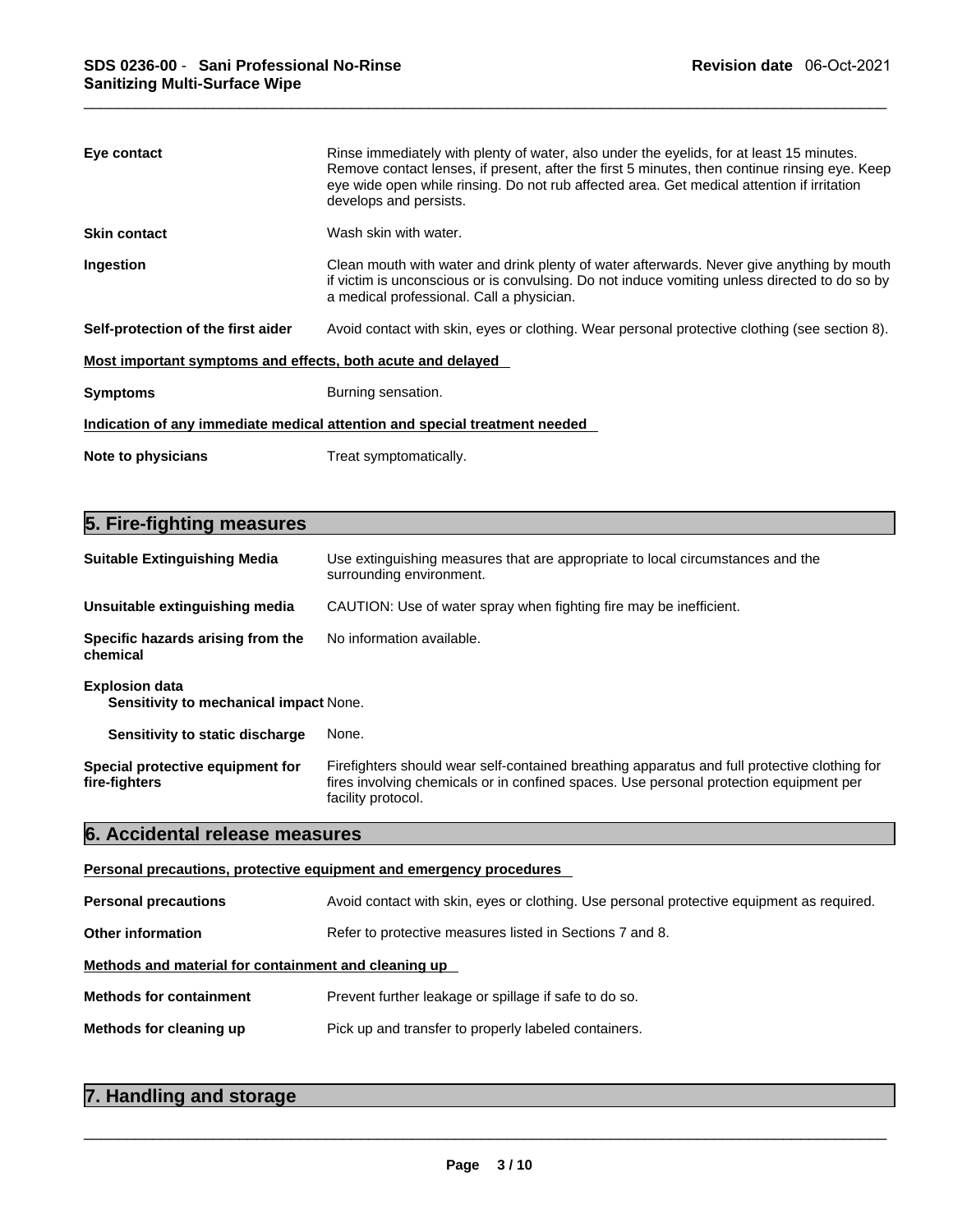# **Precautions for safe handling**

**Advice on safe handling** Handle in accordance with good industrial hygiene and safety practice. Avoid contact with skin, eyes or clothing. Do not eat or drink when using this product. **SDS 0236-00 - Sani Professional No-Rinse**<br> **Sanitizing Multi-Surface Wipe**<br>
<br> **Precautions for safe handling**<br>
<br> **Advice on safe handling**<br>
<br> **Exposure conditions**<br> **Exposure controls/personal protection**<br>
<br> **Exposure con** 

# **Conditions for safe storage, including any incompatibilities**

**Storage Conditions Keep containers tightly closed in a dry, cool and well-ventilated place.** 

### **Control parameters**

# **Exposure Limits**

| Chemical name                   |  | <b>ACGIH TLV</b>            |               | <b>OSHA PEL</b>                        |                                      | <b>NIOSH IDLH</b>            |
|---------------------------------|--|-----------------------------|---------------|----------------------------------------|--------------------------------------|------------------------------|
| Isopropyl alcohol               |  | STEL: 400 ppm               |               | TWA: 400 ppm                           |                                      | IDLH: 2000 ppm               |
| 67-63-0                         |  | TWA: 200 ppm                |               | TWA: $980 \text{ mg/m}^3$              |                                      | TWA: 400 ppm                 |
|                                 |  |                             |               | (vacated) TWA: 400 ppm                 |                                      | TWA: 980 mg/m <sup>3</sup>   |
|                                 |  |                             |               | (vacated) TWA: 980 mg/m <sup>3</sup>   |                                      | STEL: 500 ppm                |
|                                 |  |                             |               | (vacated) STEL: 500 ppm                |                                      | STEL: 1225 mg/m <sup>3</sup> |
|                                 |  |                             |               | (vacated) STEL: 1225 mg/m <sup>3</sup> |                                      |                              |
| Ethyl Alcohol<br>STEL: 1000 ppm |  |                             | TWA: 1000 ppm |                                        | IDLH: 3300 ppm                       |                              |
| 64-17-5                         |  |                             |               |                                        | TWA: 1900 mg/m <sup>3</sup>          | TWA: 1000 ppm                |
|                                 |  |                             |               |                                        | (vacated) TWA: 1000 ppm              | TWA: 1900 mg/m <sup>3</sup>  |
|                                 |  |                             |               |                                        | (vacated) TWA: $1900 \text{ mg/m}^3$ |                              |
| Chemical name                   |  | Alberta                     |               | <b>British Columbia</b>                | Ontario                              | Quebec                       |
| Isopropyl alcohol               |  | TWA: 200 ppm                |               | TWA: 200 ppm                           | TWA: 200 ppm                         | <b>TWA: 400 ppm</b>          |
| 67-63-0                         |  | TWA: 492 mg/m <sup>3</sup>  |               | STEL: 400 ppm                          | STEL: 400 ppm                        | TWA: $985 \text{ mg/m}^3$    |
|                                 |  | STEL: 400 ppm               |               |                                        |                                      | STEL: 500 ppm                |
|                                 |  | STEL: 984 mg/m <sup>3</sup> |               |                                        |                                      | STEL: 1230 mg/m <sup>3</sup> |
| Ethyl Alcohol                   |  | TWA: 1000 ppm               |               | STEL: 1000 ppm                         | STEL: 1000 ppm                       | TWA: 1000 ppm                |
| 64-17-5                         |  | TWA: 1880 mg/m <sup>3</sup> |               |                                        |                                      | TWA: 1880 mg/m <sup>3</sup>  |

# **Appropriate engineering controls**

| <b>Engineering controls</b>                                           | <b>Showers</b><br>Eyewash stations<br>Ventilation systems.                                                                                                                  |
|-----------------------------------------------------------------------|-----------------------------------------------------------------------------------------------------------------------------------------------------------------------------|
| Individual protection measures, such as personal protective equipment |                                                                                                                                                                             |
| <b>Eye/face protection</b>                                            | No special protective equipment required under normal use conditions. If needed, wear eye<br>protection per facility protocol to avoid eye contact.                         |
| <b>Hand protection</b>                                                | No special protective equipment required under normal use conditions. If needed, wear<br>protective gloves per facility protocol to avoid skin contact.                     |
| Skin and body protection                                              | Wear suitable protective clothing per facility protocol.                                                                                                                    |
| <b>Respiratory protection</b>                                         | No protective equipment is needed under normal use conditions. If exposure limits are<br>exceeded or irritation is experienced, ventilation and evacuation may be required. |
| <b>General hygiene considerations</b>                                 | Avoid contact with skin, eyes or clothing. Wear suitable gloves and eye/face protection. Do<br>not eat or drink when using this product.                                    |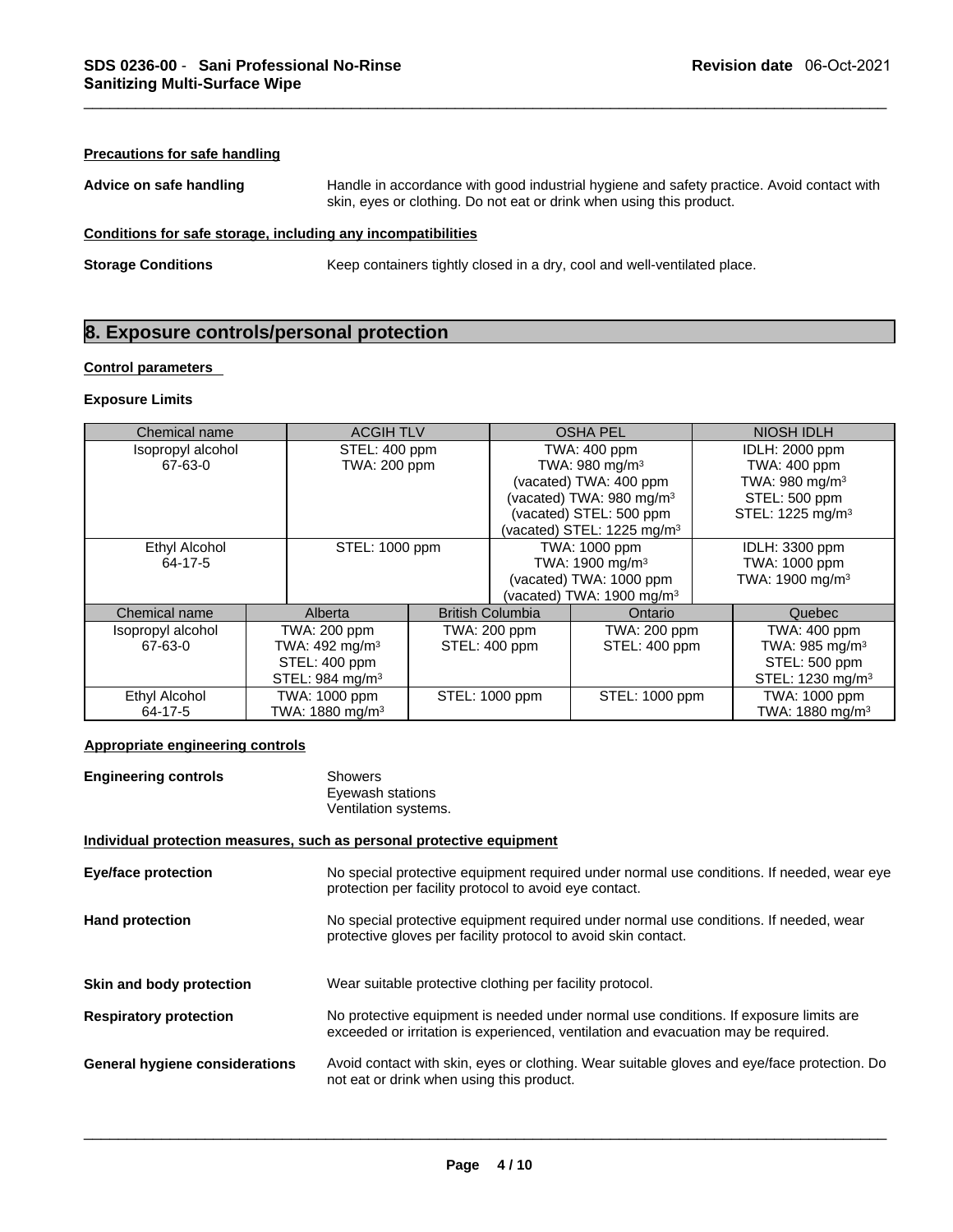| SDS 0236-00 - Sani Professional No-Rinse<br><b>Sanitizing Multi-Surface Wipe</b> |                                                      | <b>Revision date</b> 06-Oct-2021 |  |
|----------------------------------------------------------------------------------|------------------------------------------------------|----------------------------------|--|
|                                                                                  |                                                      |                                  |  |
|                                                                                  |                                                      |                                  |  |
| 9. Physical and chemical properties                                              |                                                      |                                  |  |
| Information on basic physical and chemical properties                            |                                                      |                                  |  |
| <b>Physical state</b>                                                            | Pre-moistened wipe.                                  |                                  |  |
| Appearance<br>Color                                                              | Clear liquid on nonwoven<br>Colorless                |                                  |  |
| Odor                                                                             | Alcohol                                              |                                  |  |
| <b>Odor threshold</b>                                                            | No information available                             |                                  |  |
| <b>Property</b>                                                                  | <b>Values</b>                                        | Remarks • Method                 |  |
| рH                                                                               | $9 - 12$                                             |                                  |  |
| Melting point / freezing point                                                   | No data available                                    | None known                       |  |
| Boiling point / boiling range                                                    | No data available                                    | None known                       |  |
| <b>Flash point</b>                                                               | 37.0 °C / 98.6 °F                                    |                                  |  |
| <b>Evaporation rate</b><br>Flammability (solid, gas)                             | No data available<br>No data available               | None known<br>None known         |  |
| <b>Flammability Limit in Air</b>                                                 |                                                      | None known                       |  |
| <b>Upper flammability or explosive</b>                                           | No data available                                    |                                  |  |
| limits                                                                           |                                                      |                                  |  |
| Lower flammability or explosive<br>limits                                        | No data available                                    |                                  |  |
| Vapor pressure                                                                   | No data available                                    | None known                       |  |
| Vapor density                                                                    | No data available                                    | None known                       |  |
| <b>Relative density</b>                                                          | No data available                                    | None known                       |  |
| <b>Water solubility</b>                                                          | No data available                                    | None known                       |  |
| Solubility in other solvents                                                     | No data available                                    | None known                       |  |
| <b>Partition coefficient</b><br><b>Autoignition temperature</b>                  | No data available<br>No data available               | None known<br>None known         |  |
| <b>Decomposition temperature</b>                                                 | No data available                                    | None known                       |  |
| <b>Kinematic viscosity</b>                                                       | No data available                                    | None known                       |  |
| <b>Dynamic viscosity</b>                                                         | No data available                                    | None known                       |  |
| <b>Other information</b>                                                         |                                                      |                                  |  |
| <b>Explosive properties</b>                                                      | No information available                             |                                  |  |
| <b>Oxidizing properties</b>                                                      | No information available                             |                                  |  |
| <b>Softening point</b>                                                           | No information available                             |                                  |  |
| Molecular weight<br>VOC Content (%)                                              | No information available<br>No information available |                                  |  |
| <b>Liquid Density</b>                                                            | No information available                             |                                  |  |
| <b>Bulk density</b>                                                              | No information available                             |                                  |  |
| 10. Stability and reactivity                                                     |                                                      |                                  |  |
|                                                                                  |                                                      |                                  |  |
| <b>Reactivity</b>                                                                | No information available.                            |                                  |  |
| <b>Chemical stability</b>                                                        | Stable under normal conditions.                      |                                  |  |

| ычини реноку<br><b>Bulk density</b>                                        | 10 THULLIU DI LUXULUUDIU<br>No information available |  |  |  |
|----------------------------------------------------------------------------|------------------------------------------------------|--|--|--|
| 10. Stability and reactivity                                               |                                                      |  |  |  |
| <b>Reactivity</b>                                                          | No information available.                            |  |  |  |
| <b>Chemical stability</b>                                                  | Stable under normal conditions.                      |  |  |  |
| Possibility of hazardous reactions                                         | None under normal processing.                        |  |  |  |
| <b>Conditions to avoid</b>                                                 | None known based on information supplied.            |  |  |  |
| Incompatible materials                                                     | None known based on information supplied.            |  |  |  |
| Hazardous decomposition products None known based on information supplied. |                                                      |  |  |  |
|                                                                            |                                                      |  |  |  |
| 11. Toxicological information                                              |                                                      |  |  |  |
| Information on likely routes of exposure                                   |                                                      |  |  |  |
|                                                                            |                                                      |  |  |  |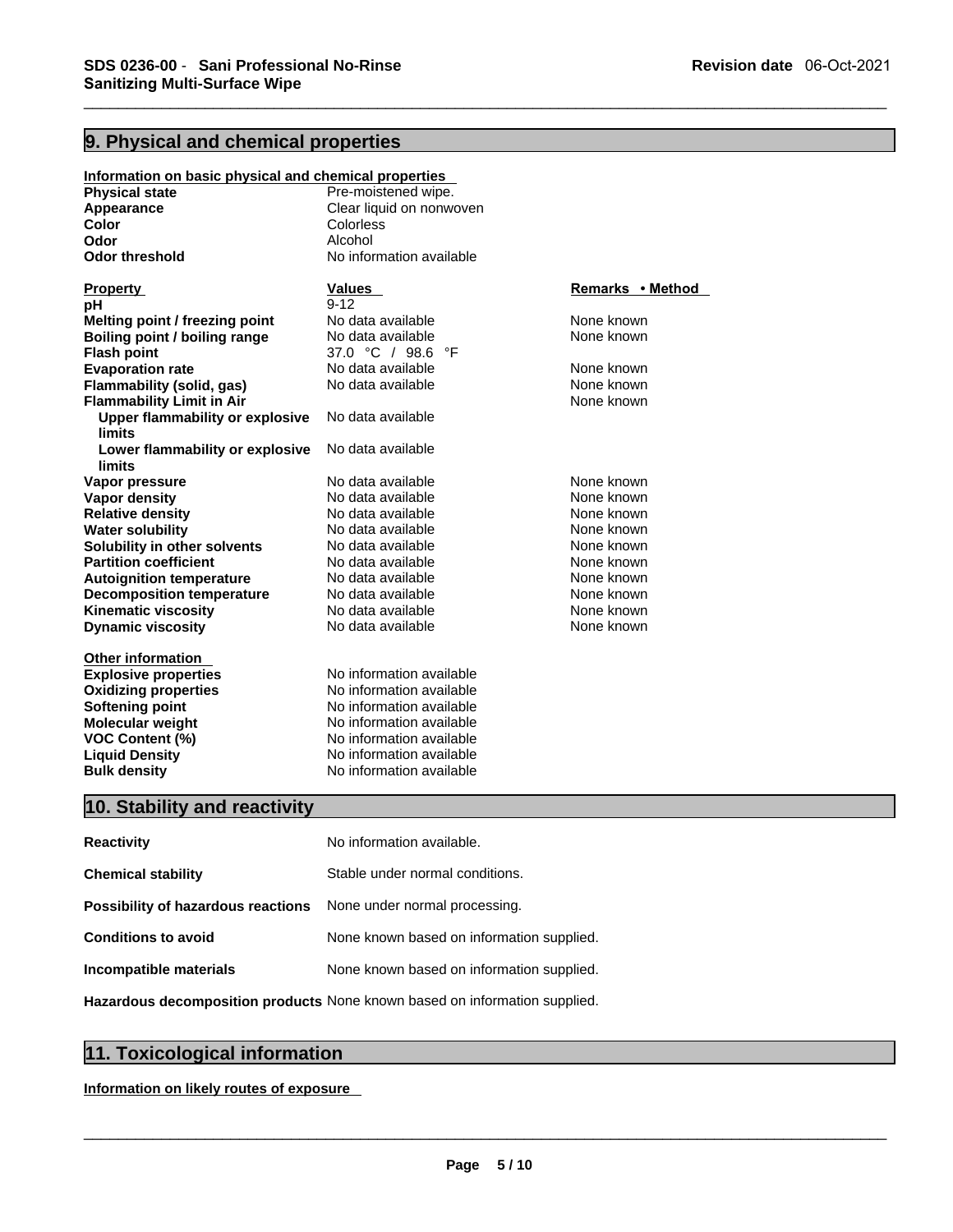| <b>Product Information</b>                                                                                                                                                                                                                                                                                                                                                                                                                                                                                                                                                        |                                                                                                                    |  |  |
|-----------------------------------------------------------------------------------------------------------------------------------------------------------------------------------------------------------------------------------------------------------------------------------------------------------------------------------------------------------------------------------------------------------------------------------------------------------------------------------------------------------------------------------------------------------------------------------|--------------------------------------------------------------------------------------------------------------------|--|--|
| <b>Inhalation</b>                                                                                                                                                                                                                                                                                                                                                                                                                                                                                                                                                                 | EPA Toxicity Category IV.                                                                                          |  |  |
| Eye contact                                                                                                                                                                                                                                                                                                                                                                                                                                                                                                                                                                       | EPA Toxicity Category IV.                                                                                          |  |  |
| <b>Skin contact</b>                                                                                                                                                                                                                                                                                                                                                                                                                                                                                                                                                               | EPA Toxicity Category IV.                                                                                          |  |  |
| Ingestion                                                                                                                                                                                                                                                                                                                                                                                                                                                                                                                                                                         | Specific test data for the substance or mixture is not available.                                                  |  |  |
|                                                                                                                                                                                                                                                                                                                                                                                                                                                                                                                                                                                   | Symptoms related to the physical, chemical and toxicological characteristics                                       |  |  |
| <b>Symptoms</b>                                                                                                                                                                                                                                                                                                                                                                                                                                                                                                                                                                   | May cause redness and tearing of the eyes.                                                                         |  |  |
| <b>Acute toxicity</b>                                                                                                                                                                                                                                                                                                                                                                                                                                                                                                                                                             |                                                                                                                    |  |  |
| <b>Numerical measures of toxicity</b>                                                                                                                                                                                                                                                                                                                                                                                                                                                                                                                                             |                                                                                                                    |  |  |
| <b>ATEmix (oral)</b><br><b>ATEmix (dermal)</b><br>ATEmix (inhalation-dust/mist) 60.30 mg/L                                                                                                                                                                                                                                                                                                                                                                                                                                                                                        | The following values are calculated based on chapter 3.1 of the GHS document<br>15,420.00 mg/kg<br>27,993.20 mg/kg |  |  |
| Unknown acute toxicity<br>0 % of the mixture consists of ingredient(s) of unknown toxicity<br>0 % of the mixture consists of ingredient(s) of unknown acute oral toxicity<br>0 % of the mixture consists of ingredient(s) of unknown acute dermal toxicity<br>0 % of the mixture consists of ingredient(s) of unknown acute inhalation toxicity (gas)<br>0 % of the mixture consists of ingredient(s) of unknown acute inhalation toxicity (vapor)<br>0 % of the mixture consists of ingredient(s) of unknown acute inhalation toxicity (dust/mist)<br><b>Product Information</b> |                                                                                                                    |  |  |

# **Component Information**

| Chemical name                |                                                                                              | Oral LD50                                 | Dermal LD50             | <b>Inhalation LC50</b>                |
|------------------------------|----------------------------------------------------------------------------------------------|-------------------------------------------|-------------------------|---------------------------------------|
| Isopropyl alcohol<br>67-63-0 |                                                                                              | $= 1870$ mg/kg (Rat)                      | $= 4059$ mg/kg (Rabbit) | $= 72600$ mg/m <sup>3</sup> (Rat) 4 h |
|                              | Ethyl Alcohol<br>64-17-5                                                                     | $= 7060$ mg/kg (Rat)                      |                         | 20                                    |
|                              | Tetrasodium EDTA<br>64-02-8                                                                  | $= 10$ g/kg (Rat)<br>$= 1658$ mg/kg (Rat) |                         |                                       |
|                              | Didecyldimethylammonium<br>chloride<br>7173-51-5                                             | $= 84$ mg/kg (Rat)                        |                         |                                       |
|                              | Quaternary ammonium<br>compounds,<br>benzyl-C12-16-alkyldimethyl,<br>chlorides<br>68424-85-1 | $= 426$ mg/kg (Rat)                       |                         |                                       |

# **Delayed and immediate effects as well as chronic effects from short and long-term exposure**

# **Skin corrosion/irritation May cause skin irritation.** Product Information

# **Serious eye damage/eye irritation** Classification based on data available for ingredients. Causes serious eye irritation. Product Information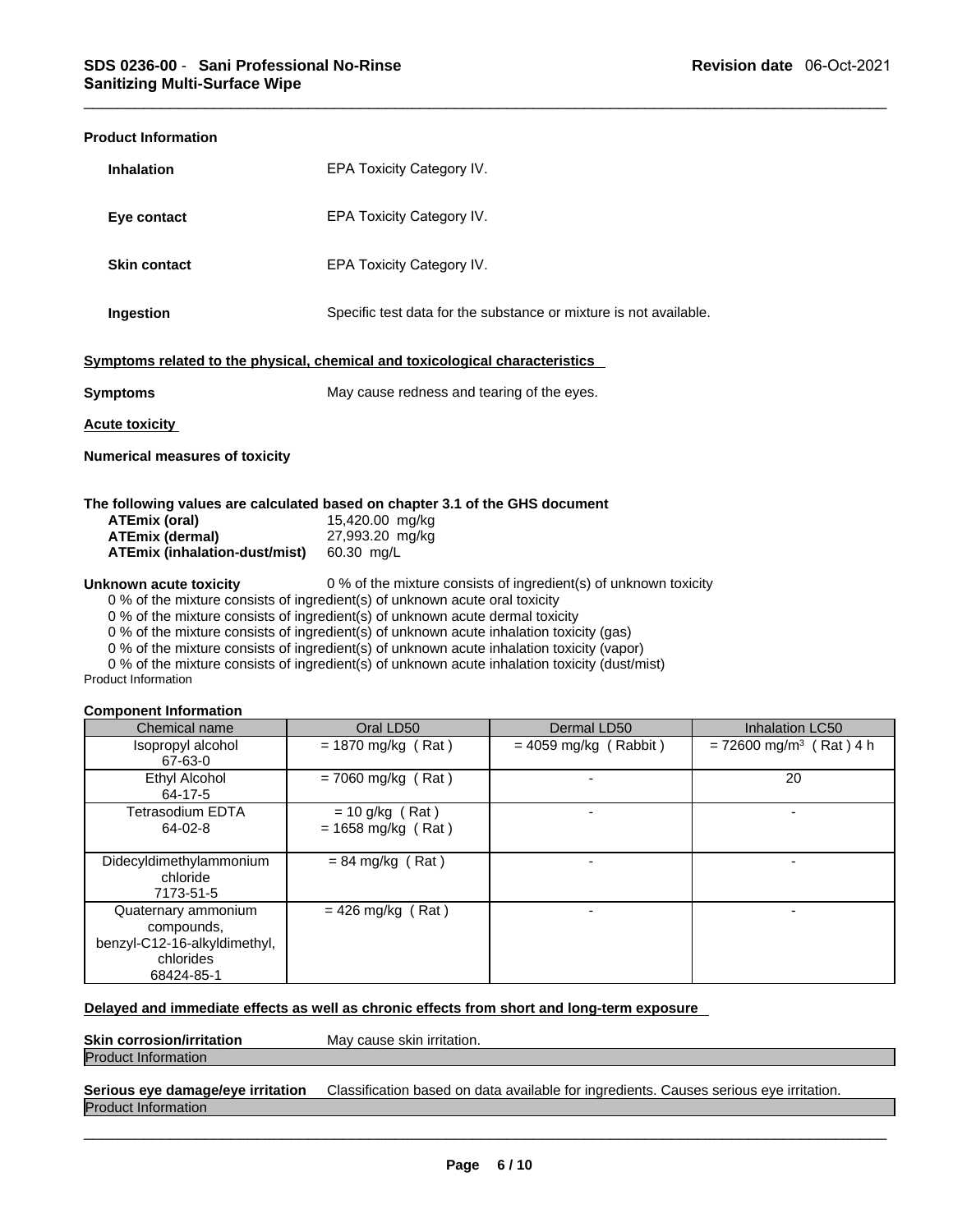| Respiratory or skin sensitization                                                                                                                 | No information available.                                                                                                                                                                                            |                                                    |       |             |
|---------------------------------------------------------------------------------------------------------------------------------------------------|----------------------------------------------------------------------------------------------------------------------------------------------------------------------------------------------------------------------|----------------------------------------------------|-------|-------------|
| <b>Product Information</b>                                                                                                                        |                                                                                                                                                                                                                      |                                                    |       |             |
| Germ cell mutagenicity<br><b>Product Information</b>                                                                                              | No information available.                                                                                                                                                                                            |                                                    |       |             |
| Carcinogenicity<br>The table below indicates whether each agency has listed any ingredient as a carcinogen.                                       | No information available.                                                                                                                                                                                            |                                                    |       |             |
| Chemical name                                                                                                                                     | <b>ACGIH</b>                                                                                                                                                                                                         | <b>IARC</b>                                        |       | <b>OSHA</b> |
| Isopropyl alcohol<br>67-63-0                                                                                                                      |                                                                                                                                                                                                                      | Group 3                                            |       | X           |
| Ethyl Alcohol<br>64-17-5                                                                                                                          | A <sub>3</sub>                                                                                                                                                                                                       | 1                                                  | Known | X           |
| A3 - Animal Carcinogen<br>Group 1 - Carcinogenic to Humans<br><b>NTP (National Toxicology Program)</b><br>Known - Known Carcinogen<br>X - Present | <b>ACGIH (American Conference of Governmental Industrial Hygienists)</b><br>IARC (International Agency for Research on Cancer)<br>OSHA (Occupational Safety and Health Administration of the US Department of Labor) |                                                    |       |             |
| <b>Reproductive toxicity</b>                                                                                                                      | No information available.                                                                                                                                                                                            |                                                    |       |             |
|                                                                                                                                                   |                                                                                                                                                                                                                      | <b>Product Information</b>                         |       |             |
| <b>STOT - single exposure</b>                                                                                                                     | No information available.                                                                                                                                                                                            | <b>Product Information</b>                         |       |             |
| <b>STOT - repeated exposure</b>                                                                                                                   | No information available.                                                                                                                                                                                            | <b>Product Information</b>                         |       |             |
| <b>Aspiration hazard</b>                                                                                                                          | No information available.                                                                                                                                                                                            |                                                    |       |             |
| 12. Ecological information                                                                                                                        |                                                                                                                                                                                                                      |                                                    |       |             |
| <b>Ecotoxicity</b>                                                                                                                                |                                                                                                                                                                                                                      | Harmful to aquatic life with long lasting effects. |       |             |
|                                                                                                                                                   |                                                                                                                                                                                                                      | <b>Product Information</b>                         |       |             |

| <b>Product Information</b> |                           |                          |                |                         |  |  |
|----------------------------|---------------------------|--------------------------|----------------|-------------------------|--|--|
| Chemical name              | Algae/aquatic plants      | <b>Fish</b>              | Toxicity to    | Crustacea               |  |  |
|                            |                           |                          | microorganisms |                         |  |  |
| Isopropyl alcohol          | EC50: >1000mg/L (72h,     | $LC50: = 9640mg/L$ (96h, |                | EC50: =13299mg/L (48h,  |  |  |
| 67-63-0                    | Desmodesmus               | Pimephales promelas)     |                | Daphnia magna)          |  |  |
|                            | subspicatus) EC50:        | LC50: =11130mg/L (96h,   |                |                         |  |  |
|                            | >1000mg/L (96h,           | Pimephales promelas)     |                |                         |  |  |
|                            | Desmodesmus               | LC50: >1400000µg/L       |                |                         |  |  |
|                            | subspicatus)              | (96h, Lepomis            |                |                         |  |  |
|                            |                           | macrochirus)             |                |                         |  |  |
| <b>Ethyl Alcohol</b>       |                           | LC50: 12.0 - 16.0mL/L    |                | LC50: 9268 - 14221mg/L  |  |  |
| 64-17-5                    |                           | (96h, Oncorhynchus       |                | (48h, Daphnia magna)    |  |  |
|                            |                           | mykiss) LC50: >100mg/L   |                | EC50: = 2mg/L (48h,     |  |  |
|                            |                           | (96h, Pimephales         |                | Daphnia magna) EC50:    |  |  |
|                            |                           | promelas) LC50: 13400 -  |                | $=10800$ mg/L (24h,     |  |  |
|                            |                           | 15100mg/L (96h,          |                | Daphnia magna)          |  |  |
|                            |                           | Pimephales promelas)     |                |                         |  |  |
| Tetrasodium EDTA           | $EC50: = 1.01$ mg/L (72h, | $LC50: = 41$ mg/L (96h,  |                | EC50: $=610$ mg/L (24h, |  |  |
| 64-02-8                    | Desmodesmus               | Lepomis macrochirus)     |                | Daphnia magna)          |  |  |
|                            | subspicatus)              | LC50: =59.8mg/L (96h,    |                |                         |  |  |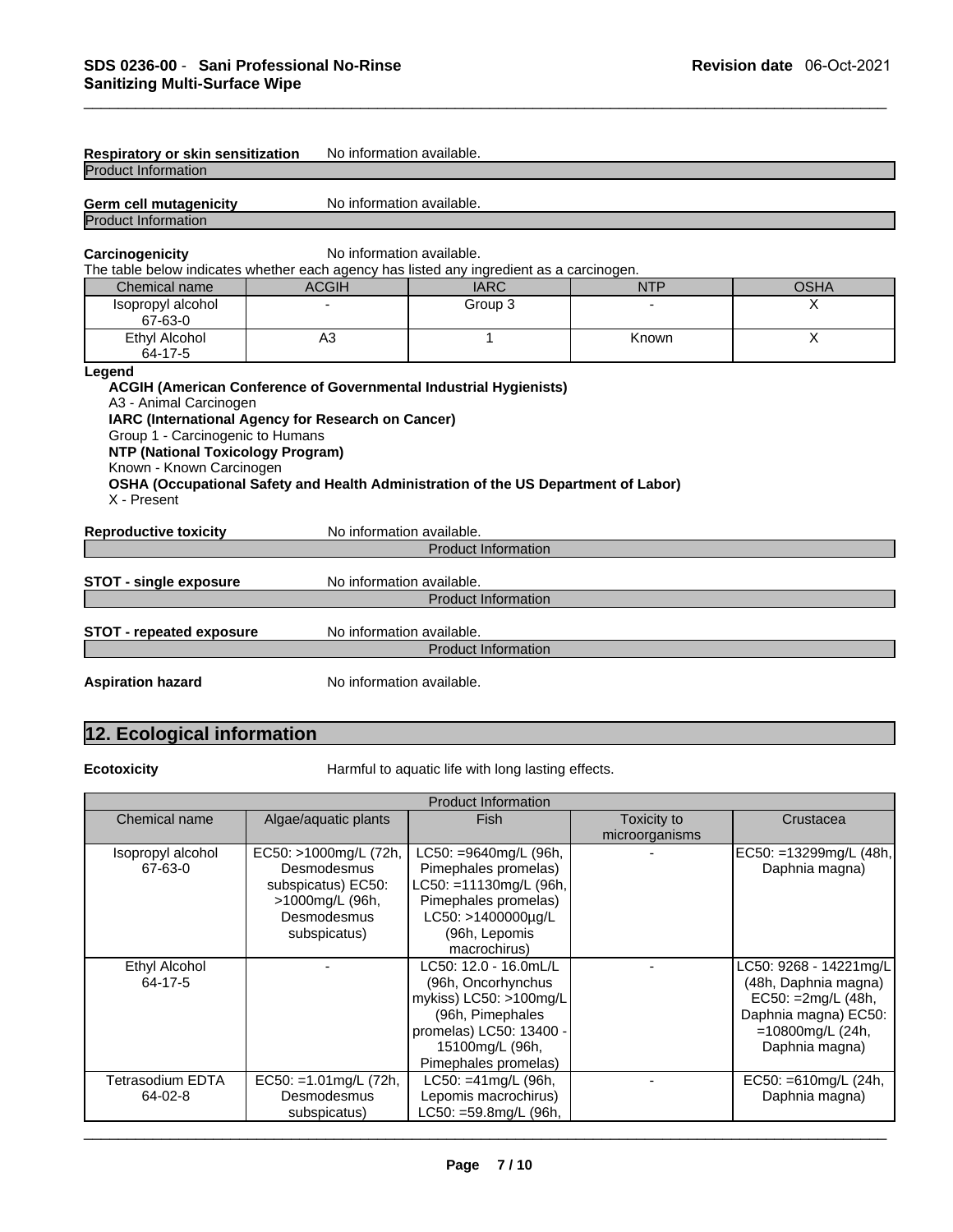|                                                                          |                                | Pimephales promelas)                                                                 |  |  |  |  |
|--------------------------------------------------------------------------|--------------------------------|--------------------------------------------------------------------------------------|--|--|--|--|
| <b>Persistence and degradability</b>                                     | No information available.      |                                                                                      |  |  |  |  |
|                                                                          |                                |                                                                                      |  |  |  |  |
| <b>Bioaccumulation</b>                                                   | No information available.      |                                                                                      |  |  |  |  |
| <b>Component Information</b>                                             |                                |                                                                                      |  |  |  |  |
|                                                                          | Chemical name                  | <b>Partition coefficient</b>                                                         |  |  |  |  |
|                                                                          | Isopropyl alcohol<br>67-63-0   | 0.05                                                                                 |  |  |  |  |
|                                                                          | Ethyl Alcohol                  | $-0.32$                                                                              |  |  |  |  |
|                                                                          | 64-17-5                        |                                                                                      |  |  |  |  |
| Other adverse effects                                                    | No information available.      |                                                                                      |  |  |  |  |
|                                                                          |                                |                                                                                      |  |  |  |  |
|                                                                          |                                |                                                                                      |  |  |  |  |
| 13. Disposal considerations                                              |                                |                                                                                      |  |  |  |  |
|                                                                          |                                |                                                                                      |  |  |  |  |
|                                                                          |                                |                                                                                      |  |  |  |  |
|                                                                          |                                |                                                                                      |  |  |  |  |
| <b>Waste treatment methods</b><br>Waste from residues/unused<br>products | environmental legislation.     | Dispose of in accordance with local regulations. Dispose of waste in accordance with |  |  |  |  |
|                                                                          |                                |                                                                                      |  |  |  |  |
|                                                                          | Do not reuse empty containers. |                                                                                      |  |  |  |  |
|                                                                          |                                |                                                                                      |  |  |  |  |
| <b>Contaminated packaging</b>                                            | Chemical name                  | California Hazardous Waste Status                                                    |  |  |  |  |
|                                                                          | Isopropyl alcohol              | <b>Toxic</b>                                                                         |  |  |  |  |
|                                                                          | 67-63-0                        | Ignitable                                                                            |  |  |  |  |
|                                                                          | <b>Ethyl Alcohol</b>           | <b>Toxic</b>                                                                         |  |  |  |  |
|                                                                          | 64-17-5                        | Ignitable                                                                            |  |  |  |  |
| 14. Transport information                                                |                                |                                                                                      |  |  |  |  |

| Chemical name     | California Hazardous Waste Status |
|-------------------|-----------------------------------|
| Isopropyl alcohol | Toxic                             |
| 67-63-0           | lanitable                         |
| Ethyl Alcohol     | Toxic                             |
| 64-17-5           | lanitable                         |

| ט זו דט                          |                                                                                    |
|----------------------------------|------------------------------------------------------------------------------------|
|                                  |                                                                                    |
| 14. Transport information        |                                                                                    |
|                                  |                                                                                    |
|                                  |                                                                                    |
| <b>DOT</b>                       | Not regulated as dangerous goods.                                                  |
| <b>IATA</b>                      | Not regulated as dangerous goods.                                                  |
| <b>IMDG</b>                      | Not regulated as dangerous goods.                                                  |
|                                  |                                                                                    |
|                                  |                                                                                    |
| 15. Regulatory information       |                                                                                    |
|                                  | Safety, health and environmental regulations/legislation specific for the substanc |
| <b>International Regulations</b> |                                                                                    |

**Safety, health and environmental regulations/legislation specific for the substance or mixture**

# **International Regulations**

**The Montreal Protocol on Substances that Deplete the Ozone Layer** Not applicable

**The Stockholm Convention on Persistent Organic Pollutants** Not applicable

**The Rotterdam Convention** Not applicable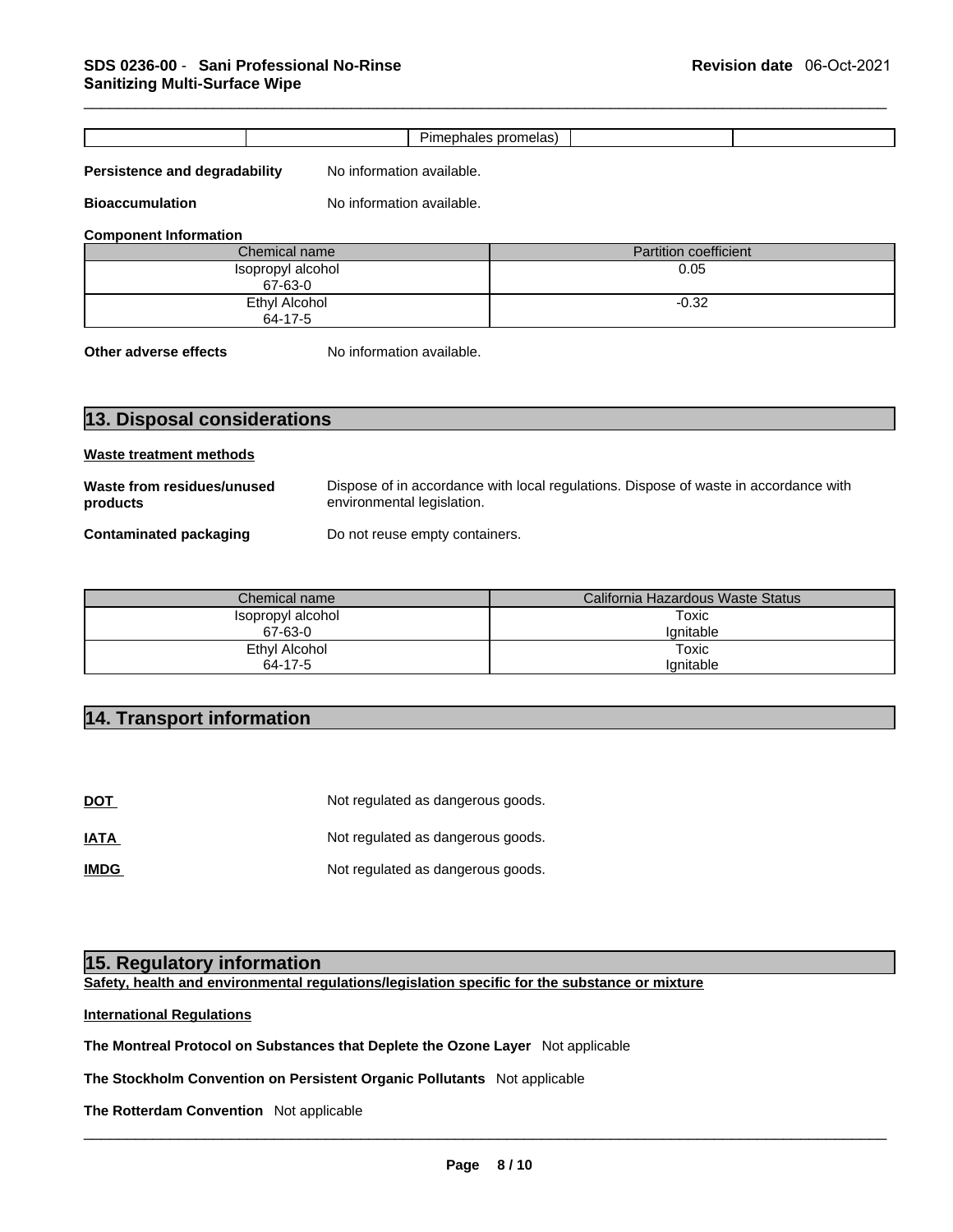| International Inventories |                                                   |
|---------------------------|---------------------------------------------------|
| <b>TSCA</b>               | Complies/Exempt                                   |
| <b>DSL/NDSL</b>           | Complies/Exempt                                   |
| <b>EINECS/ELINCS</b>      | Contact supplier for inventory compliance status. |
| <b>ENCS</b>               | Contact supplier for inventory compliance status. |
| <b>IECSC</b>              | Contact supplier for inventory compliance status. |
| <b>KECL</b>               | Contact supplier for inventory compliance status. |
| <b>PICCS</b>              | Contact supplier for inventory compliance status. |
| <b>AICS</b>               | Contact supplier for inventory compliance status. |

 **Legend:** 

 **TSCA** - United States Toxic Substances Control Act Section 8(b) Inventory

 **DSL/NDSL** - Canadian Domestic Substances List/Non-Domestic Substances List

 **EINECS/ELINCS** - European Inventory of Existing Chemical Substances/European List of Notified Chemical Substances

 **ENCS** - Japan Existing and New Chemical Substances

 **IECSC** - China Inventory of Existing Chemical Substances

 **KECL** - Korean Existing and Evaluated Chemical Substances

 **PICCS** - Philippines Inventory of Chemicals and Chemical Substances

 **AICS** - Australian Inventory of Chemical Substances

# **US Federal Regulations**

# **SARA 313**

Section 313 of Title III of the Superfund Amendments and Reauthorization Act of 1986 (SARA). This product does not contain any chemicals which are subject to the reporting requirements of the Act and Title 40 of the Code of Federal Regulations, Part 372.

# **SARA 311/312 Hazard Categories**

Should this product meet EPCRA 311/312 Tier reporting criteria at 40 CFR 370, refer to Section 2 of this SDS for appropriate classifications. Under the amended regulations at 40 CFR 370, EPCRA 311/312 Tier II reporting for the 2017 calendar year will need to be consistent with updated hazard classifications.

# **CWA (Clean Water Act)**

This product does not contain any substances regulated as pollutants pursuant to the Clean Water Act (40 CFR 122.21 and 40 CFR 122.42).

# **CERCLA**

This material, as supplied, does not contain any substances regulated as hazardous substances under the Comprehensive Environmental Response Compensation and Liability Act (CERCLA) (40 CFR 302) or the Superfund Amendments and Reauthorization Act (SARA) (40 CFR 355). There may be specific reporting requirements at the local, regional, or state level pertaining to releases of this material.

# **US State Regulations**

### **California Proposition 65**

This product does not contain any Proposition 65 chemicals.

# **U.S. State Right-to-Know Regulations**

| Chemical name                | New Jersey | <b>Massachusetts</b> | <b>Pennsylvania</b> |
|------------------------------|------------|----------------------|---------------------|
| Isopropyl alcohol<br>67-63-0 |            |                      |                     |
| Ethyl Alcohol<br>64-17-5     |            |                      |                     |